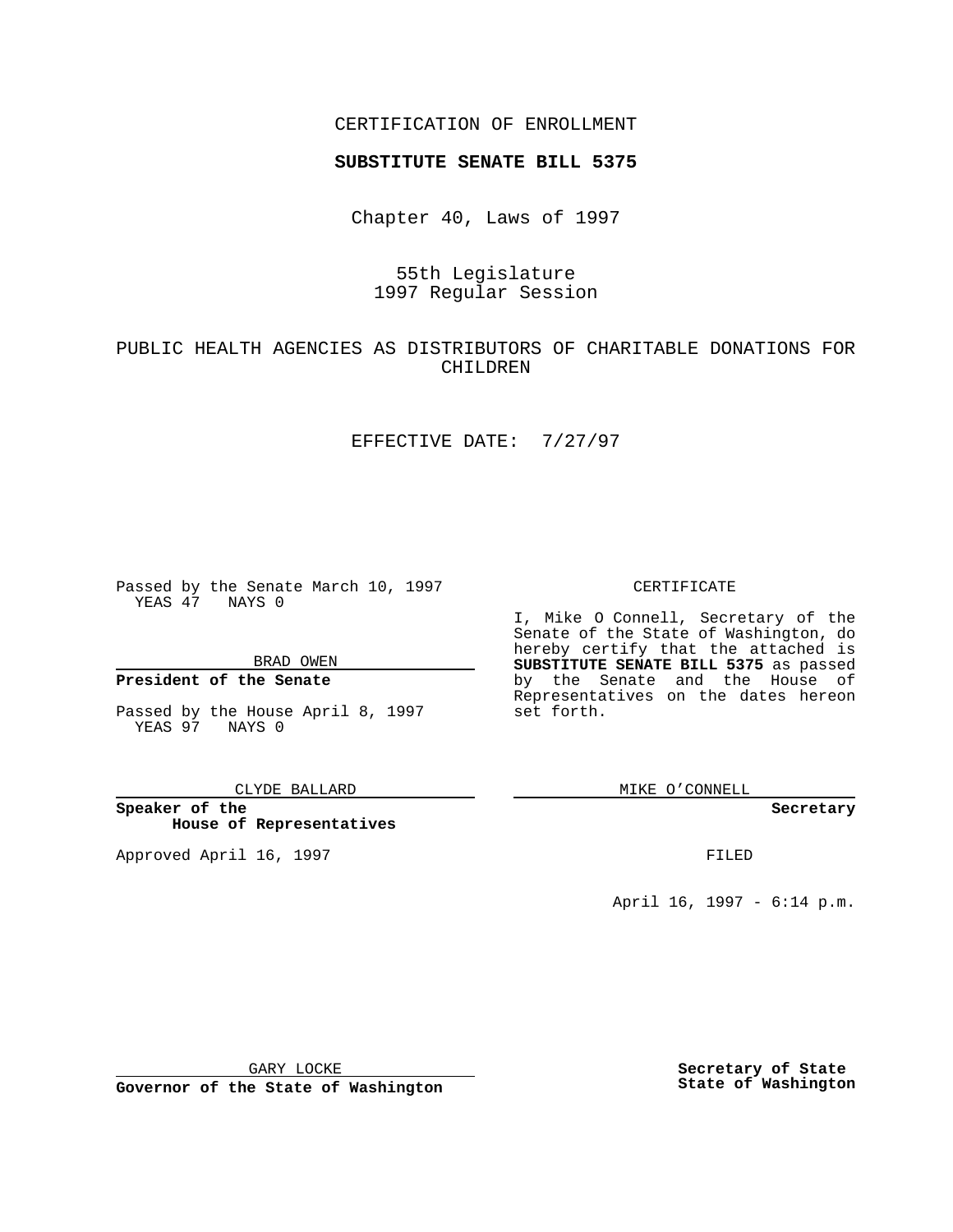## **SUBSTITUTE SENATE BILL 5375** \_\_\_\_\_\_\_\_\_\_\_\_\_\_\_\_\_\_\_\_\_\_\_\_\_\_\_\_\_\_\_\_\_\_\_\_\_\_\_\_\_\_\_\_\_\_\_

\_\_\_\_\_\_\_\_\_\_\_\_\_\_\_\_\_\_\_\_\_\_\_\_\_\_\_\_\_\_\_\_\_\_\_\_\_\_\_\_\_\_\_\_\_\_\_

Passed Legislature - 1997 Regular Session

### **State of Washington 55th Legislature 1997 Regular Session**

**By** Senate Committee on Law & Justice (originally sponsored by Senators Rossi, Hargrove, Sellar, Winsley, Strannigan, Morton, Finkbeiner, Oke, Hochstatter and Long)

Read first time 02/19/97.

1 AN ACT Relating to charitable donations for children; and amending 2 RCW 70.200.010.

3 BE IT ENACTED BY THE LEGISLATURE OF THE STATE OF WASHINGTON:

4 **Sec. 1.** RCW 70.200.010 and 1994 c 25 s 1 are each amended to read 5 as follows:

6 Unless the context clearly requires otherwise, the definitions in 7 this section apply throughout this chapter.

8 (1) "Distributing organization" means a charitable nonprofit 9 organization under 26 U.S.C. Sec. 501(c) of the federal internal 10 revenue code, or a public health agency acting on behalf of or in 11 conjunction with a charitable nonprofit organization, which distributes 12 children's items to needy persons free of charge and includes any 13 nonprofit organization that distributes children's items free of charge 14 to other nonprofit organizations or the public. A public health agency 15 shall not otherwise be considered a distributing organization for 16 purposes of this chapter when it is carrying out other functions and 17 responsibilities under Title 70 RCW.

18 (2) "Donor" means a person, corporation, association, or other 19 organization that donates children's items to a distributing